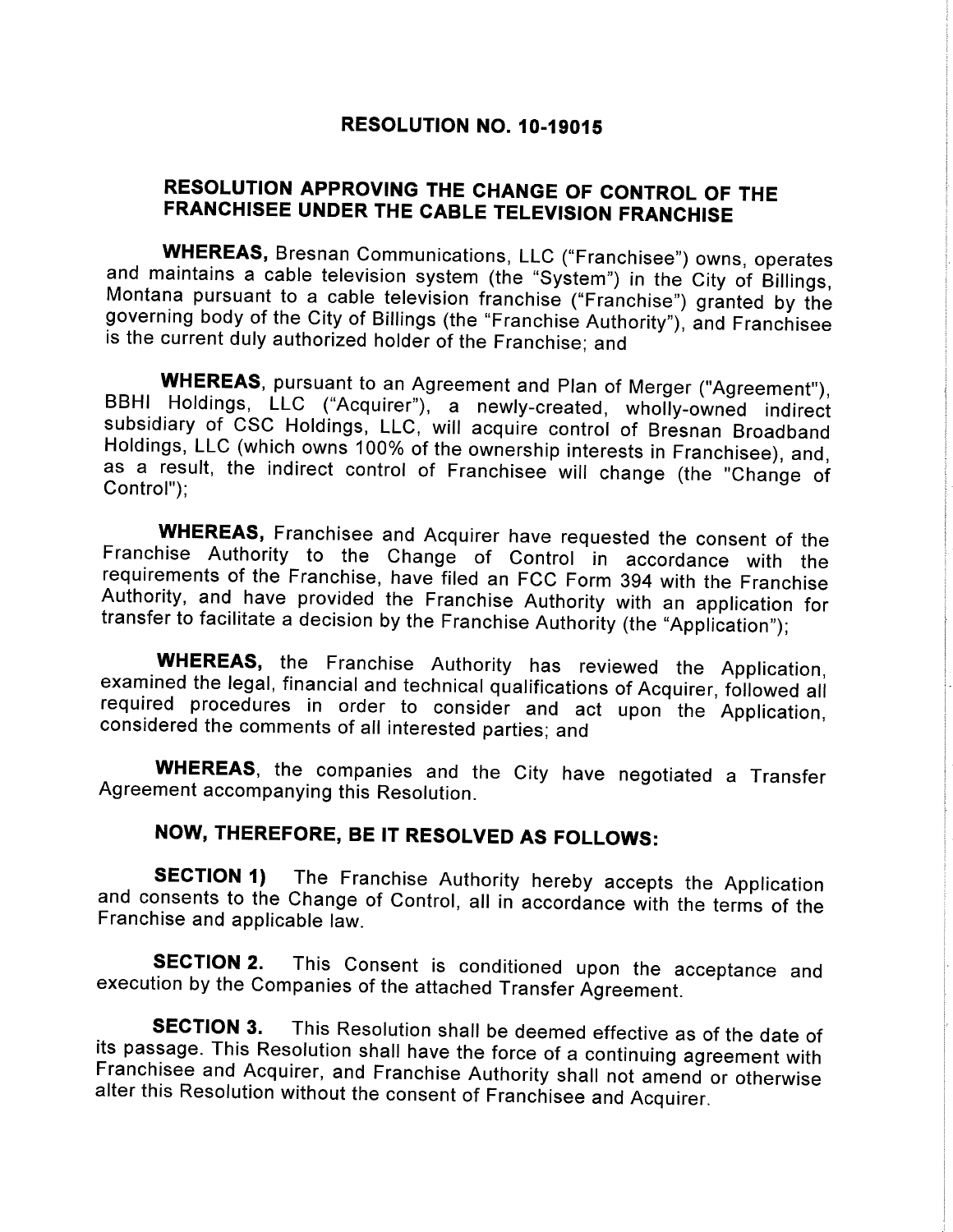PASSED, ADOPTED AND APPROVED this 25th day of October 2010.



# CITY OF BILLINGS, MONTANA

By trongs W. Havel

Thomas W. Hanel, Mayor

ATTEST:

By:  $\mathcal{C}_d$ Cari Martin, City Clerk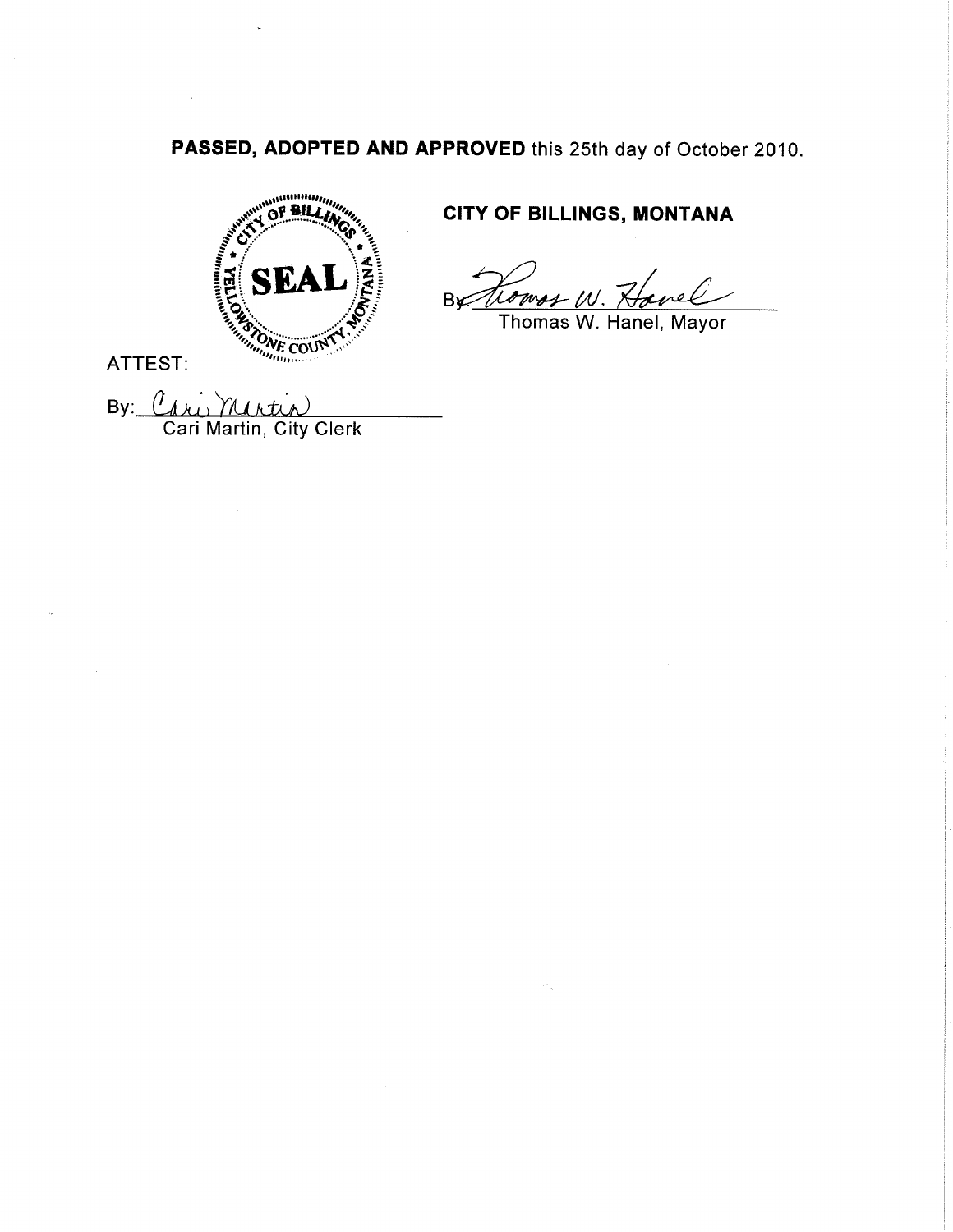#### TRANSFER AGREEMENT

WHEREAS, Bresnan Communications, LLC ("Franchisee") currently holds a nonexclusive franchise that authorizes the use and occupation by Franchisee of the public rights-of-way for the provision of cable services pursuant to the City Ordinances Nos. 0B-547L and 08-5472 (the "Franchise"); and

**WHEREAS,** the Franchise requires the prior approval of the City for a change in control of the Franchisee: and

WHEREAS, pursuant to an Agreement and Plan of Merger Among Bresnan Holdings LLC ("Bresnan Holdings, LLC"), Providence Equity Bresnan Cable LLC, BBHI Holdings LLC, BBHI Acquisition LLC and, CSC Holdings, LLC (collectively, the "Companies") dated as of June 13, 2010 (the "Merger Agreement"), control of the Franchisee will change (the "Change of Control") once the Merger Agreement is consummated (the "Transaction"). The result will be that CSC will indirectly control the Franchisee and all the assets currently held by Franchisee, including the cable system serving the City; and

**WHEREAS**, the Companies filed an application on FCC Form 394 on July 2, 2010 requesting the City's approval of the Change of Control [the "Application"); and

WHEREAS, the Companies have represented to the City that Franchisee will continue to be, post-closing, financially, legally and technically qualified to maintain and operate the System and the Transaction will result in no material reduction in the terms and conditions of cable service.

### NOW, THEREFORE, THE PARTIES DO HEREBY AGREE:

**SECTION 1.** The foregoing recitals are true and correct and are incorporated herein by reference. The City will accept the Appìication and consent to the Change of Control by passing a resolution in the form of Attachment A (the "Resolution").

**SECTION 2.** Upon passage of the Resolution, Franchisee agrees to the following:

**2.1 Compliance with Applicable Law.** Franchisee will abide by all terms and conditions of the Franchise and all ordinances and resolutions lawfully in effect, including but not limited to insurance, indemnities, bonds and/or other securities and customer service obligations of the Franchise and applicable law. Franchisee reaffirms that it unconditionally accepts and agrees to abide by the terms and conditions of the Franchise and all ordinances and resolutions affecting the system now lawfully in effect, and affirms that it will retain responsibility for satisfying all obligations under the Franchise and applicable law. Franchisee affirms that it remains liable for any and all previously accrued but unfulfilled obligations to the City due under the Franchise Agreement and applicable law, whether known or unknown.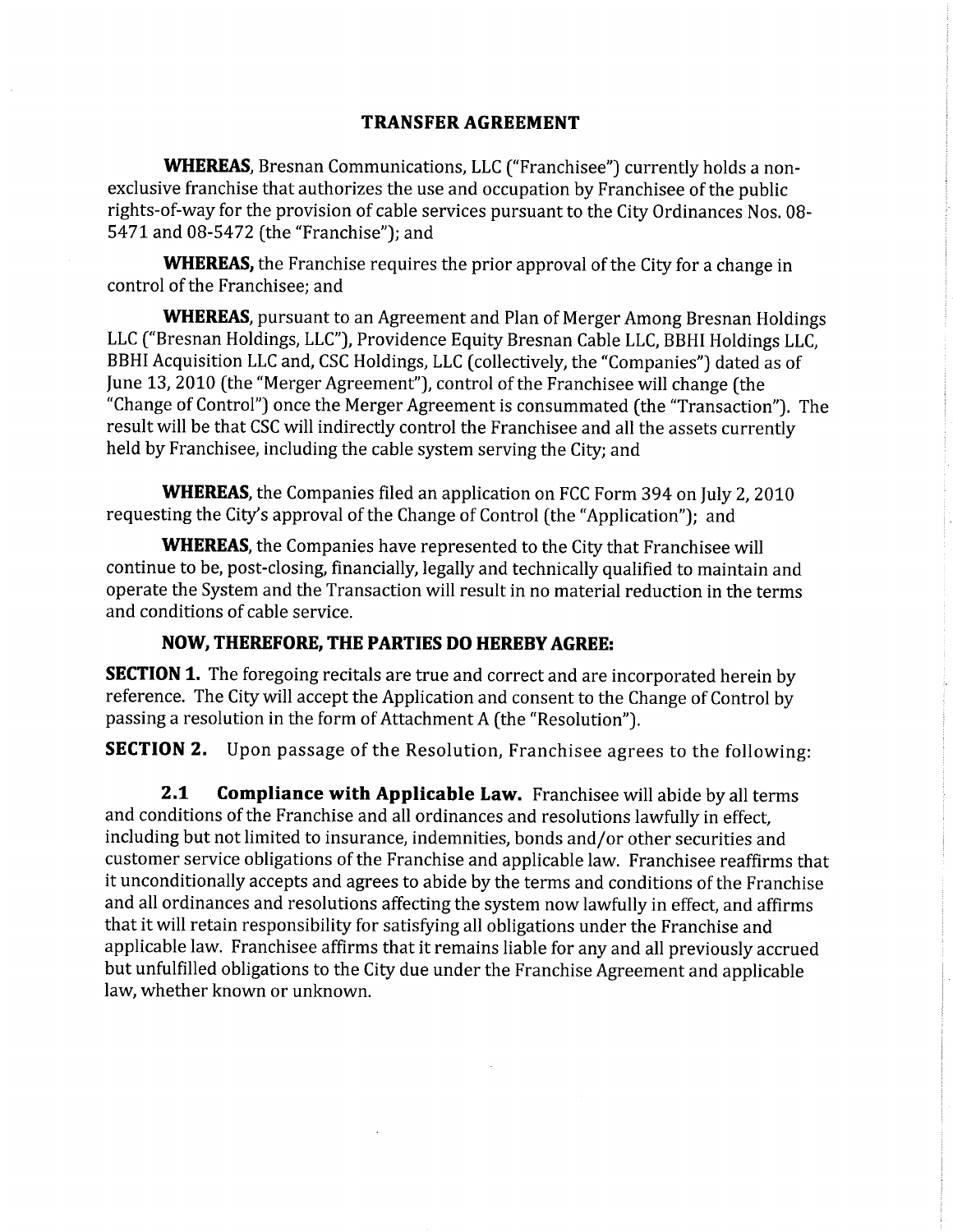2.2 Access to Books and Records. Franchisee will retain records required by the Franchise and shall, on thirty (30) days written notice and at Franchisee's business office, provide the City an opportunity to review those books and records as are reasonably , necessary to ensure compliance with the Franchise or other applicable law. The Companies shall ensure that all records pertaining to the Franchise, including financial records, shall continue to be available to the City after consummation of the Transaction in the same way and to the same extent such information was available prior to consummation of the Transaction.

**2.3** Insurance. From and after the effective date of the transfer, Franchisee will have in place the insurance, indemnities, bonds, and other securities required under the Franchise and applicable law. To the extent there are any changes to the same contemporaneous with the consummation of the Transaction, revised certificates, complying with the requirements of the Franchise, must be provided within thirty (30) days of consummation of the Transaction. Failure to provide proper certificates shall be <sup>1</sup> grounds for liquidated damages or revocation of the Franchise.

2.4 No Action Inconsistent. The Companies agree that, from and after the consummation of the Proposed Transaction, they will not take any action inconsistent with the promises contained in the Franchise after the effective date hereof, provided however that nothing herein shall be construed as a guarantee by BBHI Holdings LLC, BBHI Acquisition LLC or CSC Holdings, LLC of Franchisee's obligations set forth in the Franchise. Franchisee shall fully comply with all of the terms and conditions set forth in the Franchise.

**2.5** Settlement of Franchise Fee Underpayment Claim. Within 30 days of approval of the Resolution, Franchisee will pay the City twenty three thousand, five hundred seventy five dollars (\$23,575) in satisfaction of all claims for franchise fees owed for calendar years 2007-2009 and the first three quarters of 2010; such payment shall not be deemed an admission by Franchisee of liability.

**2.6** PEG Support Payments. Franchisee agrees to pay a sum equal to \$0.25/month/subscriber for the remaining term of the Franchise, provided however the : City adopts a separate resolution authorizing such fee on or after March 1, 2011. Such charge may be passed through to subscribers as a PEG fee at Franchisee's option.

**2.7.** Channel 7. Franchisee will offer the City's PEG channel currently known as "channel 7" on the City's channel line-up in high definition format at no cost to the City, including transport, upon receipt of 90 days notice from the City, but not earlier than June 1, 2011 (provided that all content and programming is submitted to Franchisee in HD format at the PEG playback/control center) and, for so long as Franchisee offers any analog programming on the basic service tier, Franchisee will also continue to offer channel 7 in analog format. Franchisee shall provide written advance notice of any change of location of channel 7 and shall take reasonable measures to ensure that schools, libraries and municipal buildings receiving free cable service under the Franchise can view channel 7 at no additional cost. If the City approves the fee specified in paragraph 2.6, no later than September 1, 2011 Franchisee shall, at no cost to the City provide transport to support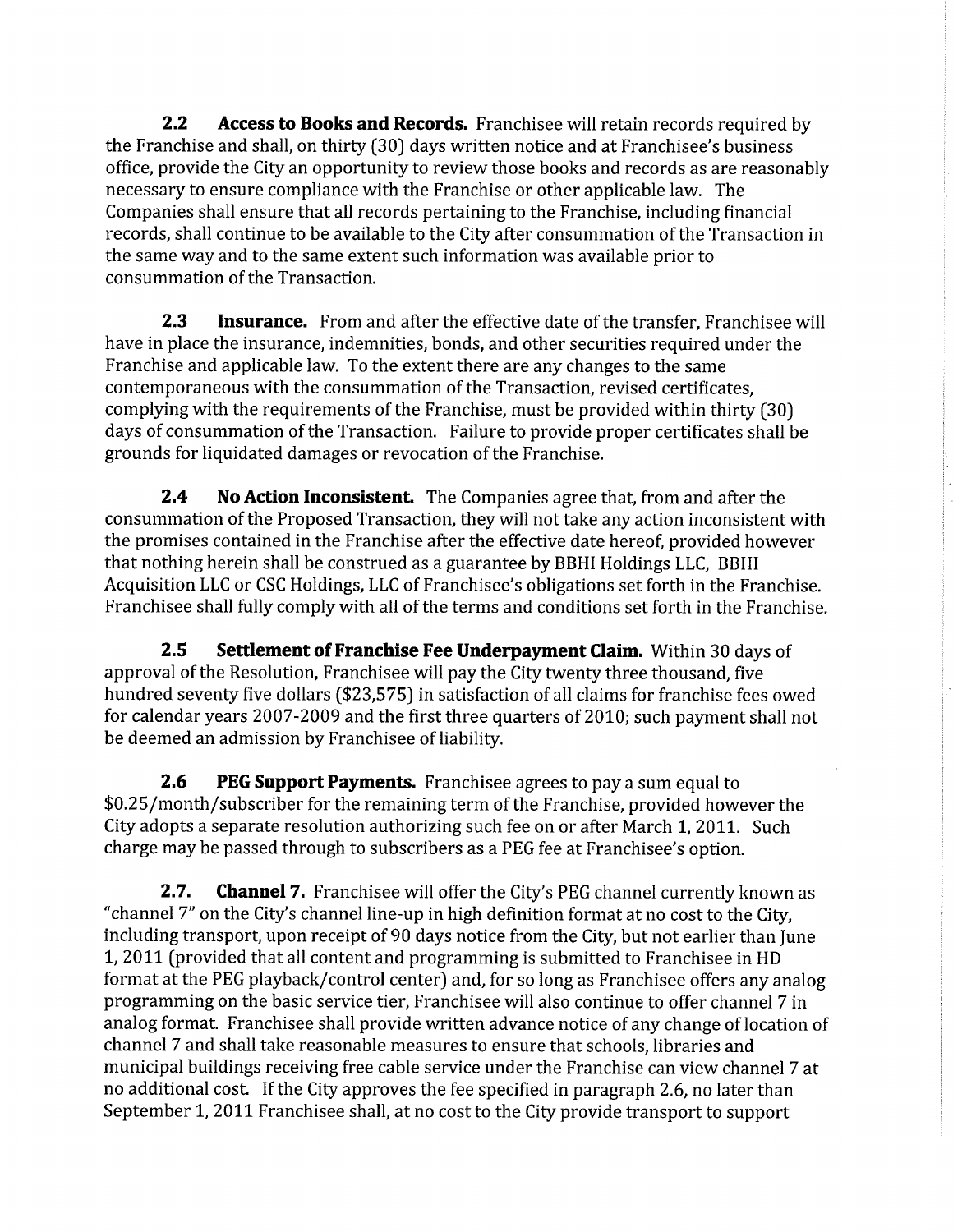transmissions in multiple formats, including high definition, to and from City to the City's PEG playback/control center, and from the Yellowstone County Courthouse to PEG playback/control center.

2.8. Connectivity To The 9-1-1 Center. By March 1st, 2011, Franchisee will provide a written estimate to the City to construct a dedicated fiber optic connection to connect the Billings City Hall and the City's 9-1-1 Emergency Services center located at the corner of 9<sup>th</sup> St. & 23<sup>rd</sup> St., according to reasonable, ordinary and usual user requirements to be provided by the City and at least sufficient to provide backup and redundancy services. The estimate will be at no cost to the City. Upon the City's request, during the term of the Franchise, Franchisee will construct and maintain the fiber optic connection described above and offer broadband Ethernet connectivity between these locations, both at City's cost. 0nce installed, the equipment and fibers necessary to establish the connection described above shall be the property of the City.

2.9 Service to the Water Treatment Facility. By January 1, 2011, Franchisee shall provide the City a written estimate of the cost to the City of extending a dedicated fiber connection to connect Billings City Hall to the City's water treatment facility located at 2251 Belknap Avenue and, thereafter, within ninety days of receipt of the City's request, shall construct the connection as requested (at the City's cost). Once installed, the equipment and necessary to establish the connection described above shall be the property of the City.

**2.10 Rates.** Consummation of the Transaction, as defined herein, will not cause an increase in cable rates, and the Companies are not planning to increase rates based upon the amount paid in connection with the Change of Control of the system serving Billings subscribers or any other system that is being purchased as part of the Transaction. However, nothing in this paragraph shall be construed as a waiver of Franchisee's notice obligations under the Franchise or other applicable or of the City's or the Companies' rights under applicable rate regulation law.

**2.11 No waiver.** Except as specifically provided herein, no party waives any right or claim it may have under applicable law. The City waives none of its rights with respect to Franchisee's compliance with the requirements set forth in the Franchise. At no time will the Companies contend, either directly or indirectly, that the City is barred, by reason of the Transaction or approval of the Change of Control, from considering, or raising claims based on, any defaults of Franchisee or any failure by Franchisee to comply with the terms and conditions of the Franchise or with applicable law.

2.12 Effective Date/Time for Consideration. Provided the City adopts a resolution approving change of control substantially in the form attached as exhibit A, this agreement shall be effective upon signature by all the signatories. The parties agree that provided the City adopts a resolution in the form attached hereto, the City's action shall be treated as within any deadline established by federal law,